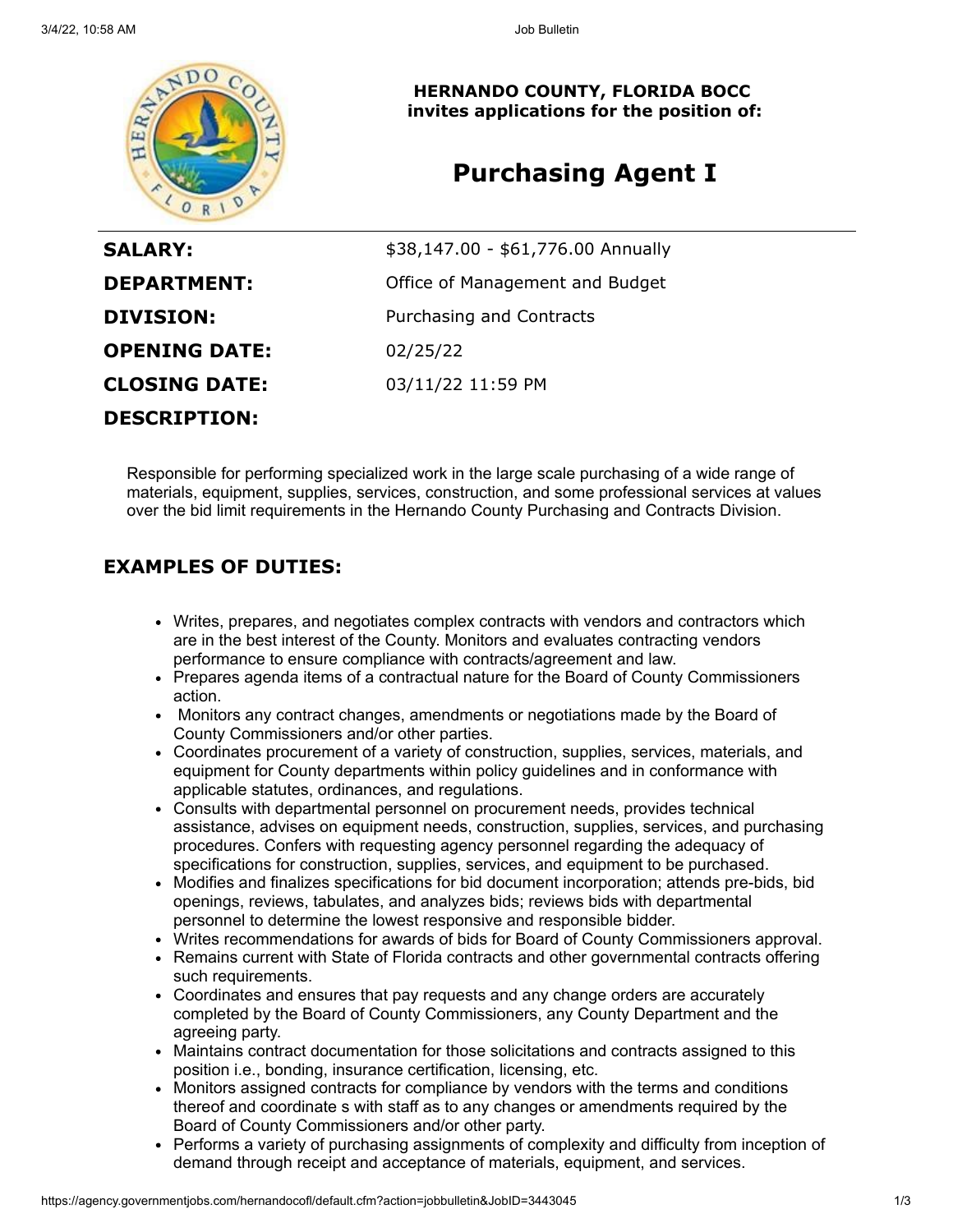• Interfaces with other purchasing operations as necessary to provide a cohesive procurement system.

## **TYPICAL QUALIFICATIONS:**

| Education       | Two (2) year Associates degree in Business, Public Administration,<br>Economics, Accounting or another related field.                                                                                                                                                                                                                                  |
|-----------------|--------------------------------------------------------------------------------------------------------------------------------------------------------------------------------------------------------------------------------------------------------------------------------------------------------------------------------------------------------|
| Experience      | Three (3) years experience in general purchasing with issuing solicitations<br>and monitoring contracts and a minimum one (1) year in public<br>governmental purchasing. An equivalent amount of education, experience<br>or training may be substituted on a one for one basis.                                                                       |
| Licenses,<br>or | Accreditation as a Certified Public Professional Buyer (CPPB), Certified<br><b>Certifications</b> Public Purchasing Officer (CPPO), Certified Purchasing Manager (C.P.M.)<br>or a closely related certification is desired. Must possess and maintain a<br>Registrations valid Florida Driver's License and be insurable by current insurance carrier. |

### **SUPPLEMENTAL INFORMATION:**

Pay Grade: 214 FLSA: Exempt Bargaining Unit: Teamsters Local 79

APPLICATIONS MAY BE FILED ONLINE AT: <https://www.hernandocounty.us/home>

Position #13746 PURCHASING AGENT I KD

15470 Flight Path Drive Brooksville, FL 34604 (352) 754-4817

[kdale@co.hernando.fl.us](mailto:kdale@co.hernando.fl.us)

#### **Purchasing Agent I Supplemental Questionnaire**

- \* 1. What is your highest level of education?
	- $\Box$  High School Diploma or GED
	- $\square$  Associates
	- Bachelors Degree
	- $\Box$  Masters Degree
	- Doctorate
	- $\Box$  Technical School
- \* 2. Do you have a minimum of three (3) years of experience in general purchasing with issuing solicitations and monitoring contracts?
	- □ Yes
	- $\square$  No
- \* 3. Do you have a minimum of minimum one (1) year in public governmental purchasing?
	- □ Yes  $\square$  No
- \* 4. Do you have Accreditation as a Certified Public Professional Buyer (CPPB), Certified